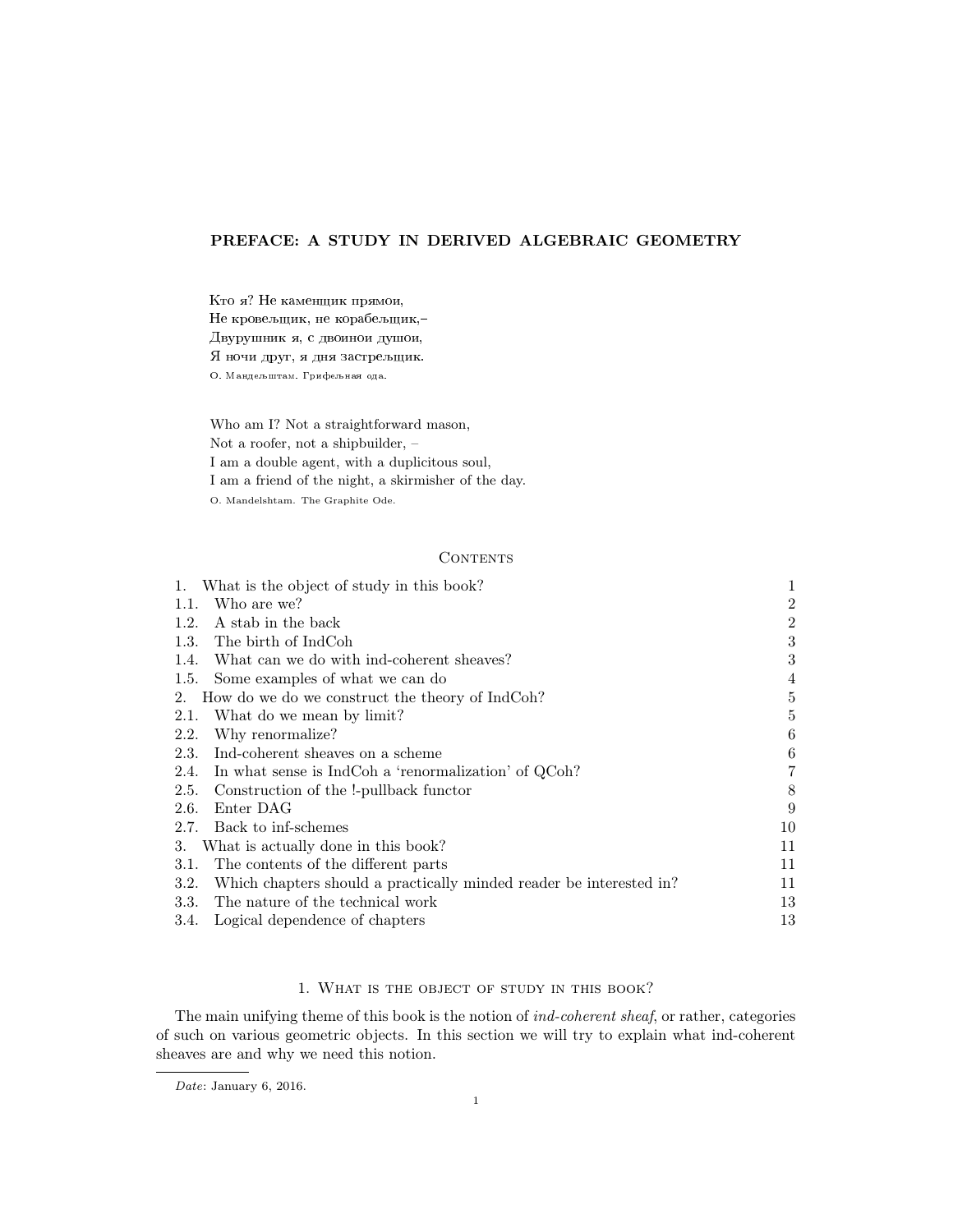1.1. Who are we? Let us start with a disclosure: this book is not about algebraic geometry.

Or, rather, in writing this book, its authors do not act as real algebraic geometers. This is because the latter are ultimately interested in geometric objets that are constrained/enriched by the algebraicity requirement.

We, however, use algebraic geometry as a tool: this book is written with the view to applications to representation theory.

It just so happens that algebraic geometry is a very (perhaps, even the most) convenient way to formulate representation-theoretic problems of categorical nature. This is not surprising, since, after all, algebraic groups are themselves objects of algebraic geometry.

The most basic example of how one embeds representation theory into algebraic geometry is this: take the category  $\text{Rep}(G)$  of algebraic representations of a linear algebraic group G. Algebraic geometry allows us to define/interpret  $\text{Rep}(G)$  as the category of quasi-coherent sheaves on the classifying stack  $BG$ .

The advantage of this point of view is that many natural constructions associated with the category of representations are already contained in the package of 'quasi-coherent sheaves on stacks'. For example, the functors of restriction and coinduction<sup>1</sup> along a group homomorphism  $G' \rightarrow G$  are interpreted as the functors of inverse and direct image along the map of stacks

$$
BG' \to BG.
$$

But why would we want to take advantage of this advantage? Why not stick to the explicit constructions of all the required functors within representation theory?

The reason is that 'explicit constructions' involve 'explicit formulas', and once we move to the world of higher categories (which we inevitably will, in order to meet the needs of modern representation theory), we will find ourselves in trouble: constructions in higher category theory are intolerant of explicit formulas (for an example of a construction that uses formulas see point (III) in Sect. 1.5 below). Rather, there is a fairly limited package of constructions that we are allowed to perform (see [Chapter I.1, Sects. 1 and 2] where some of there constructions are listed), and algebraic geometry seems to contain a large chunk (if not all) of this package.

1.2. A stab in the back. Jumping a little ahead, let us now say that we want to interpret algebro-geometrically the category g-mod of modules over a Lie algebra.

The first question is: why would one want to do that? Namely, take the universal enveloping algebra  $U(\mathfrak{g})$  and interpret  $\mathfrak{g}\text{-mod}$  as modules over  $U(\mathfrak{g})$ . Why should one mess with algebraic geometry if all we want is the category of modules over an associative algebra?

But let us say that we have already accepted the fact that we want to interpret  $\text{Rep}(G)$  as  $QCoh(BG)$ . What about the restriction functor

$$
Rep(G) \to \mathfrak{g}\text{-mod},
$$

where  $\mathfrak g$  is the Lie algebra of  $G$ ?

Now, if g is a usual (=classical) Lie algebra, one can consider the associated formal group, denoted in the book  $\exp(\mathfrak{g})$ , and one can show (see [Chapter IV.3, Sect. 5]) that the category  $\mathfrak{g}\text{-mod}$  is canonically equivalent to  $QCoh(B(\exp(\mathfrak{g})))$ , the category of quasi-coherent sheaves on the classifying stack of  $\exp(\mathfrak{g})$ .

<sup>&</sup>lt;sup>1</sup>What we call 'coinduction' is the functor right adjoint to restriction, i.e., it is the usual representationtheoretic operation.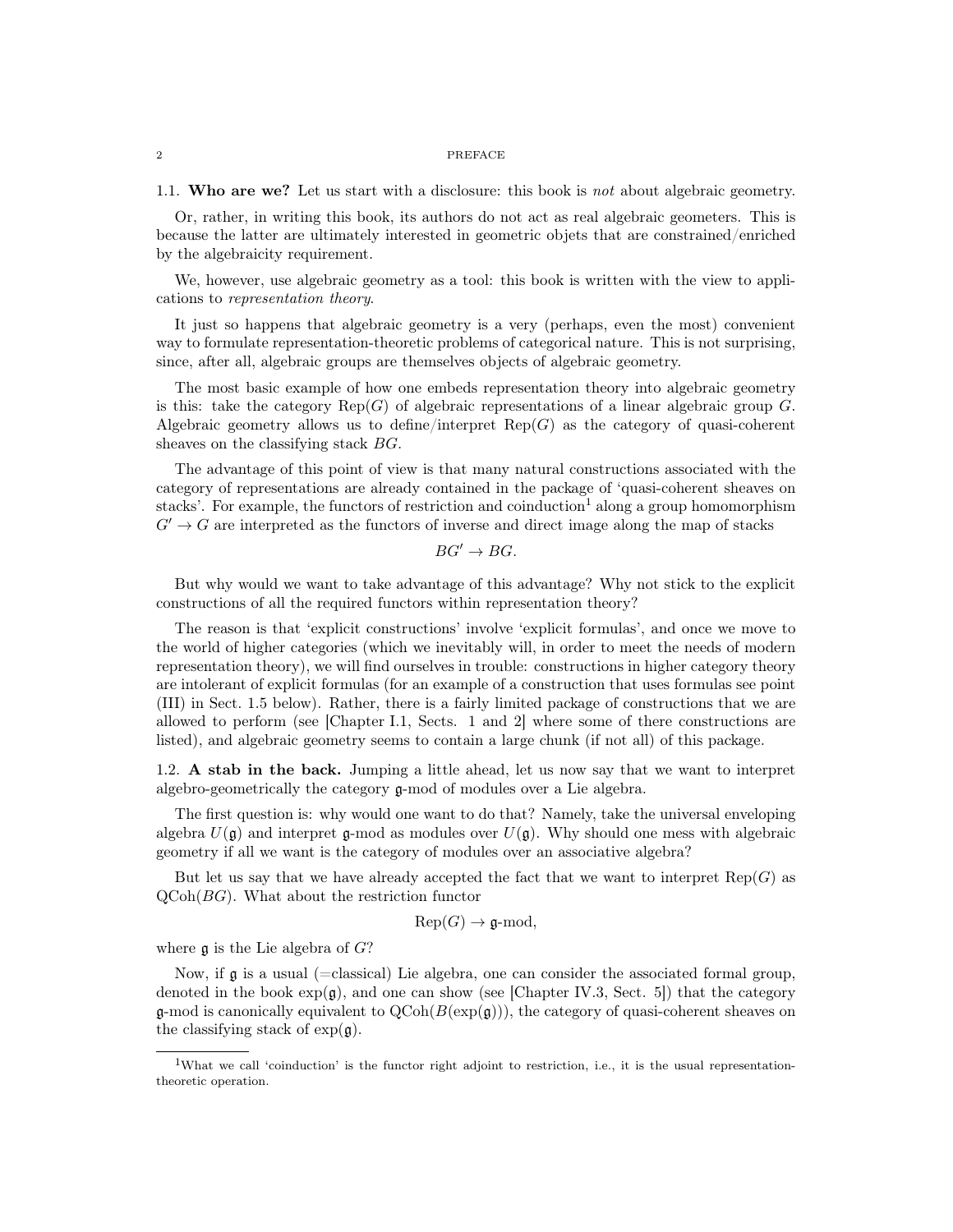#### ${\bf PREFACE} \hspace{2.5cm} {\bf 3}$

One can (reasonably) get somewhat uneasy from the suggestion to consider the category of quasi-coherent sheaves on the *classifying stack of a formal group*. But in fact, this is a legitimate operation.

But let us now be given a homomorphism of Lie algebras  $\alpha : \mathfrak{g}' \to \mathfrak{g}$ . The functor of restriction  $\mathfrak{g}\text{-mod} \to \mathfrak{g}'\text{-mod}$  still corresponds to the pullback functor along the corresponding morphism

(1.1) 
$$
B(\exp(\mathfrak{g}')) \xrightarrow{f_{\alpha}} B(\exp(\mathfrak{g})).
$$

Note, however, that when we talk about representations of Lie algebras, the natural functor in the opposite direction is induction, i.e., the left adjoint to restriction. And being a left adjoint, it cannot correspond to the direct image along (1.1) (whatever the functor of direct image is, it is the right adjoint of pullback).

This inconsistency leads to the appearance of ind-coherent sheaves.

## 1.3. The birth of IndCoh.

What happens is that, although we can interpret g-mod as  $QCoh(B(\exp(g)))$ , a more natural interpretation is as  $IndCoh(B(exp(g)))$ . The symbol 'IndCoh' will of course be explained in the sequel. It just so happens that for a classical Lie algebra, the categories  $Q\text{Coh}(B(\exp(\mathfrak{g})))$  and  $IndCoh(B(\exp(g)))$  are equivalent (as  $QCoh(BG)$  is equivalent to  $IndCoh(BG))$ .

Now, the functor of restriction along the homomorphism  $\alpha$  will be given by the functor

$$
(f_{\alpha})^!: \text{IndCoh}(B(\exp(\mathfrak{g}'))) \to \text{IndCoh}(B(\exp(\mathfrak{g}))),
$$

this is the !-pullback functor, which is the raison d'être for the theory of IndCoh.

However, the functor of induction  $\mathfrak{g}'$ -mod  $\rightarrow$  g-mod will be the functor of IndCoh direct image

(1.2) 
$$
(f_{\alpha})_{*}^{\text{IndCoh}}:\text{IndCoh}(B(\exp(\mathfrak{g}')))\to\text{IndCoh}(B(\exp(\mathfrak{g}))),
$$

which is the *left* adjoint of  $(f_\alpha)^!$ . This adjunction is due to the fact that the morphism  $f_\alpha$  is, in an appropriate sense, proper.

Even though, as mentioned above, for a usual Lie algebra g, the categories  $Q\text{Coh}(B(\exp(g)))$ and IndCoh( $B(\exp(\mathfrak{g}))$ ) are equivalent, the functor  $(f_{\alpha})_*^{\text{IndCoh}}$  of  $(1.2)$  is as different as can be from the functor

 $(f_{\alpha})_* : \mathrm{QCoh}(B(\exp(\mathfrak{g}'))) \to \mathrm{QCoh}(B(\exp(\mathfrak{g})))$ 

(the latter is quite ill-behaved).

For an analytically minded reader let us also offer the following (albeit very loose) analogy: QCoh(−) behaves more like functions on a space, while IndCoh(−) behaves more like measures on the same space.

1.4. What can we do with ind-coherent sheaves? As we saw in the example of Lie algebras, the kind of geometric objects on which we will want to consider IndCoh (e.g.,  $B(\exp(\mathfrak{g}))$ ) are quite a bit more general than the usual players on which we consider quasi-coherent sheaves, the latter being schemes (or algebraic stacks).

A natural class of algebro-geometric objects for which IndCoh is defined is that of infschemes, introduced and studied in Part III of the book. This class includes all schemes, but also formal schemes, as well as classifying spaces of formal groups, etc. In addition, if  $X$  is a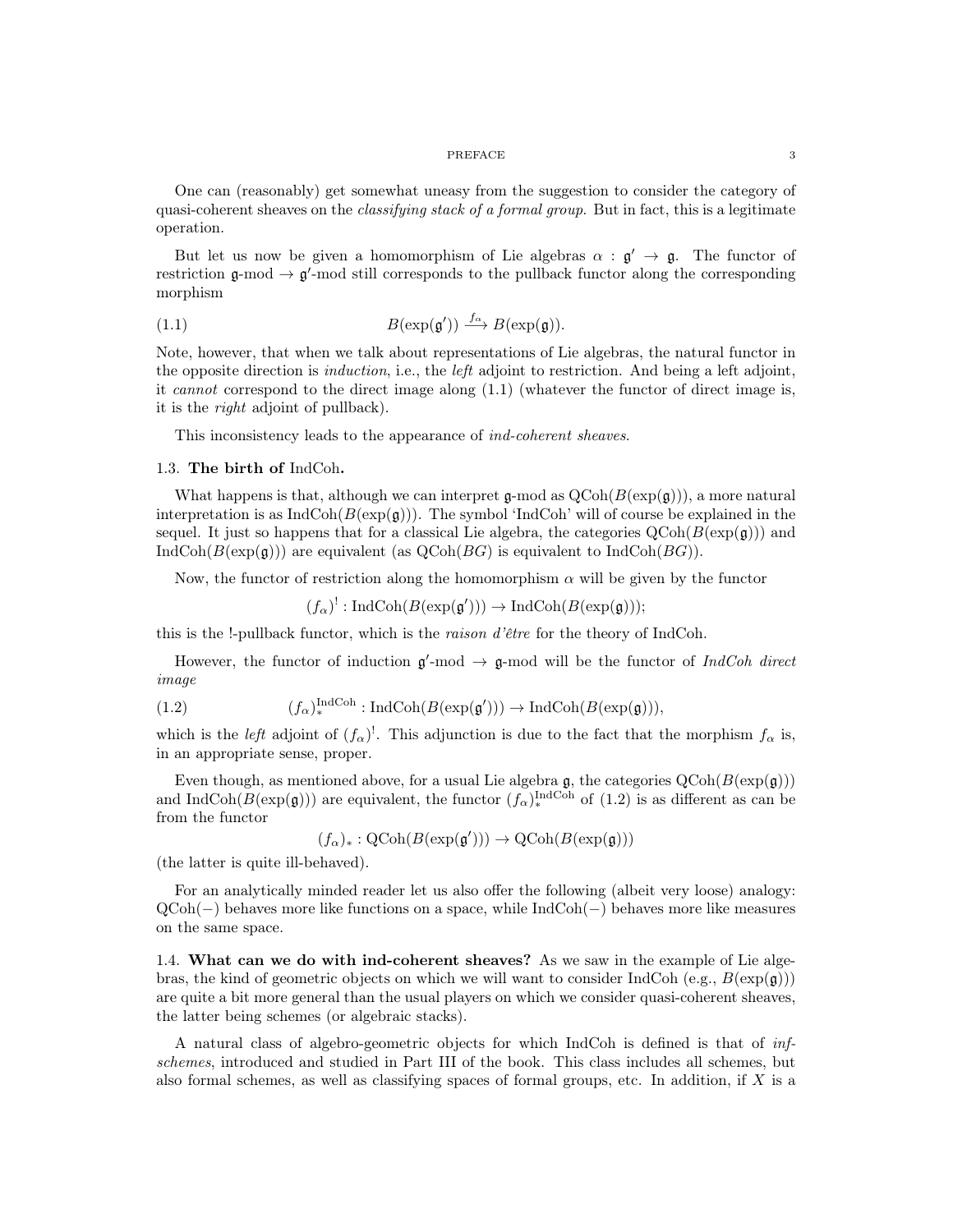scheme, its de Rham prestack<sup>2</sup>  $X_{\text{dR}}$  is an inf-scheme, and ind-coherent sheaves on  $X_{\text{dR}}$  will be the same as *crystals* (a.k.a, D-modules) on  $X$ .

Thus, for any inf-scheme  $\mathfrak X$  we have a well-defined category IndCoh( $\mathfrak X$ ). For any map of inf-schemes  $f: \mathcal{X}' \to \mathcal{X}$  we have the functors

$$
f_*^{\text{IndCoh}} : \text{IndCoh}(\mathfrak{X}') \to \text{IndCoh}(\mathfrak{X})
$$

and

 $f' : \text{IndCoh}(\mathfrak{X}) \to \text{IndCoh}(\mathfrak{X}').$ 

Moreover, if f is proper<sup>3</sup>, then the functors  $(f_*^{\text{IndCoh}}, f')$  form an adjoint pair.

Why should we be happy to have this? The reason is that this is exactly the kind of operations one needs in geometric representation theory.

## 1.5. Some examples of what we can do.

(I) Take  $\mathfrak{X}'$  to be a scheme X and  $\mathfrak{X} = X_{\text{dR}}$ , with f being the canonical projection  $X \to X_{\text{dR}}$ . Then the adjoint pair !

$$
f_*^{\text{IndCoh}} : \text{IndCoh}(X) \rightleftarrows \text{IndCoh}(X_{\text{dR}}) : f
$$

identifies with the pair

 $\text{ind}_{D\text{-mod}} : \text{IndCoh}(X) \rightleftarrows D\text{-mod}(X) : \text{ind}_{D\text{-mod}},$ 

corresponding to forgetting and inducing the (right) D-module structure (as we shall see shortly in Sect. 2.3, for a scheme X, the category  $\text{IndCoh}(X)$  is only slightly different from the usual category of quasi-coherent sheaves  $\mathrm{QCoh}(X)$ .

(II) Let us be given a morphism of schemes  $g: Y \to X$  and set

$$
Y_{\mathrm{dR}} \stackrel{f:=g_{\mathrm{dR}}}{\longrightarrow} X_{\mathrm{dR}}.
$$

The corresponding functors

$$
f_*^{\text{IndCoh}} : \text{IndCoh}(Y_{\text{dR}}) \to \text{IndCoh}(X_{\text{dR}}) \text{ and } f^!: \text{IndCoh}(X_{\text{dR}}) \to \text{IndCoh}(Y_{\text{dR}})
$$

identify with the functors

$$
g_{*,\text{Dmod}}: \text{Dmod}(Y) \to \text{Dmod}(X)
$$
 and  $g_{\text{Dmod}}^!$ :  $\text{Dmod}(X) \to \text{Dmod}(Y)$ 

of D-module (a.k.a. de Rham) push-forward and pullback, respectively.

Note that while the operation of pullback of (right) D-modules corresponds to !-pullback on the underlying O-module, the operation of D-module push-forward is less straightforward as it involves taking fiber-wise de Rham cohomology. So, the operation of the IndCoh direct image does something quite non-trivial in this case.

(III) Let us be given a Lie algebra g that acts (by vector fields) on a scheme X. In this case we can create a diagram

$$
B(\exp(\mathfrak{g})) \xleftarrow{f_1} B_X(\exp(\mathfrak{g})) \xrightarrow{f_2} X_{\mathrm{dR}},
$$

where  $B_X(\exp(\mathfrak{g}))$  is an inf-scheme, which is the quotient of X by the action of g.

<sup>&</sup>lt;sup>2</sup>The de Rham prestack of a given scheme X is obtained by 'modding' out X by the groupoid of its infinitesimal symmetries, see [Chapter III.4, Sect. 1.1.1] for a precise definition.

<sup>3</sup>Properness means the following: to every inf-scheme there corresponds its underlying reduced scheme, and a map between inf-schemes is proper if and only if the map of the underlying reduced schemes is proper in the usual sense.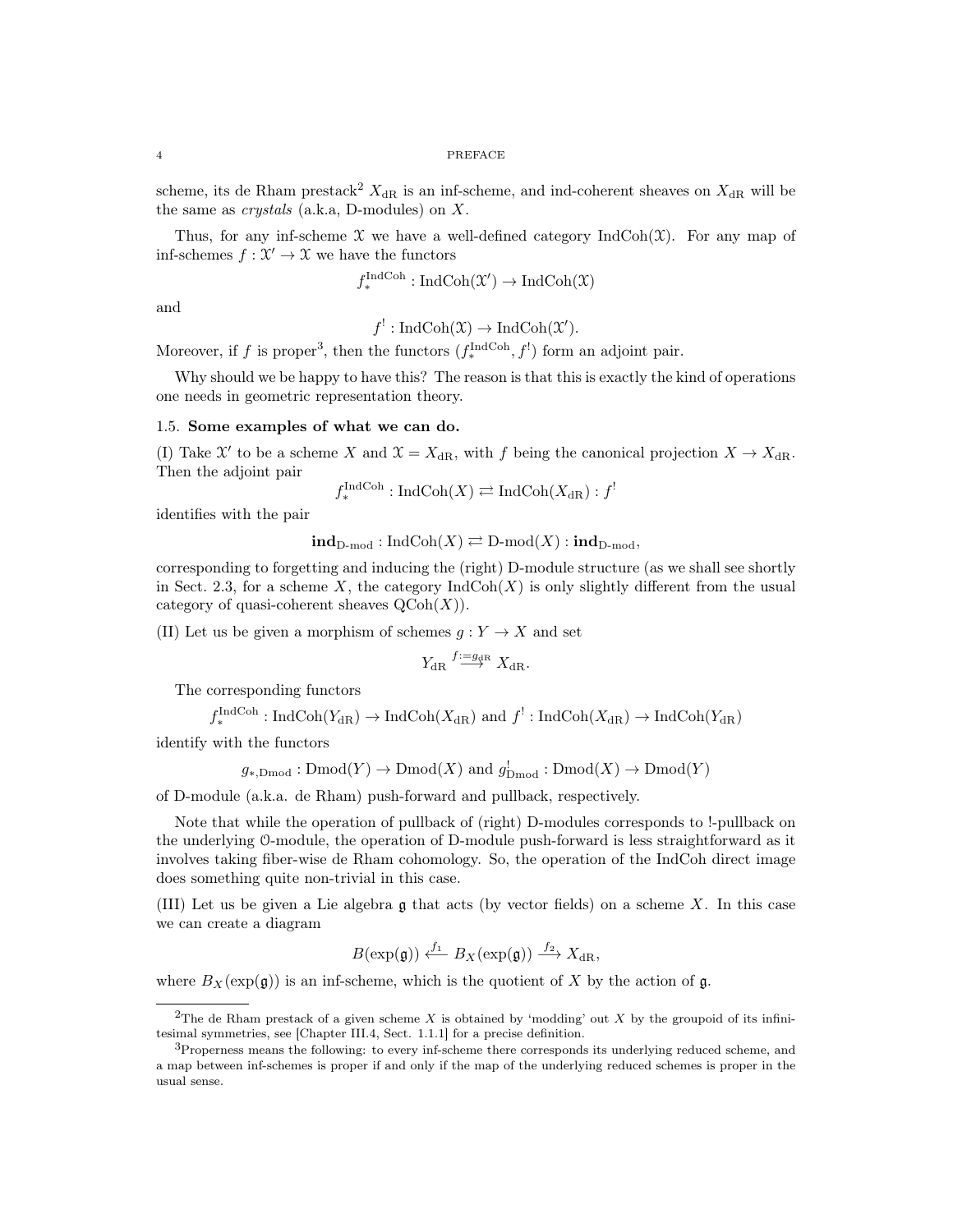Then the composed functor

$$
(f_2)^{\text{IndCoh}}_* \circ (f_1)^!: \text{IndCoh}(B(\exp(\mathfrak{g}))) \to \text{IndCoh}(X_{\text{dR}})
$$

identifies with the localization functor

$$
\mathfrak{g}\text{-mod} \to \mathrm{Dmod}(X).
$$

This third example should be a particularly convincing: the localization functor, which is usually defined by an explicit formula

$$
M\mapsto D_X\underset{U(\mathfrak{g})}{\otimes}M,
$$

is given here by the general formalism.

## 2. How do we do we construct the theory of IndCoh?

Whatever inf-schemes are, for one such, denoted  $\mathfrak{X}$ , the category IndCoh( $\mathfrak{X}$ ) is bootstrapped from the corresponding categories for schemes by the following procedure:

(2.1) 
$$
\operatorname{IndCoh}(\mathfrak{X}) = \lim_{Z \to \mathfrak{X}} \operatorname{IndCoh}(Z).
$$

Some explanations are in order.

## 2.1. What do we mean by limit?

(a) In formula (2.1), the symbol 'lim' appears. This is the limit of categories, but not quite. If we were to literally take the limit in the category of categories, we would obtain an utter nonsense. This is a familiar phenomenon: the (literally understood) limit of, say, triangulated categories is not well-behaved. A well-known example of this is that the derived category of sheaves on a space cannot be recovered from the corresponding categories on an open cover. However, this can be remedied if instead of the triangulated categories we consider their higher categorical enhancements, i.e., the corresponding  $\infty$ -categories.

So, what we actually mean by 'limit', is the limit taken in the  $\infty$ -category of  $\infty$ -categories. That is, in the preceding discussion, all our  $IndCoh(-)$  are actually  $\infty$ -categories. In our case, they have a bit more structure: they are k-linear over a fixed ground field  $k$ ; we call them  $DG$ categories, and denote the  $\infty$ -category of such by DGCat.

Thus,  $\infty$ -categories inevitably appear in this book.

(b) The index (∞)-category appearing in the expression (2.1) is the  $(\infty)$ -category opposite to that of schemes Z equipped with a map  $Z \to \mathfrak{X}$  to our inf-scheme X. The transition functors are given by

$$
(Z' \xrightarrow{f} Z) \in \mathrm{Sch}_{/\mathfrak{X}} \leadsto \mathrm{IndCoh}(Z) \xrightarrow{f^!} \mathrm{IndCoh}(Z').
$$

So, in order for the expression in (2.1) to make sense we need to make the assignment

(2.2) 
$$
Z \rightsquigarrow \text{IndCoh}(Z), \quad (Z' \stackrel{f}{\rightarrow} Z) \rightsquigarrow (\text{IndCoh}(Z) \stackrel{f'}{\longrightarrow} \text{IndCoh}(Z'))
$$

into a functor of  $\infty$ -categories

(2.3) 
$$
\operatorname{IndCoh}_{\operatorname{Sch}}^! : (\operatorname{Sch})^{\operatorname{op}} \to \operatorname{DGCat}.
$$

For that end, before we proceed any further, we need to explain what the DG category  $IndCoh(Z)$  is for a scheme Z.

For a scheme Z, the category  $\text{IndCoh}(Z)$  will be nearly the same as  $\text{QCoh}(Z)$ , yet they are different. The former is obtained from the latter by a *renormalization* procedure, whose nature we shall now explain.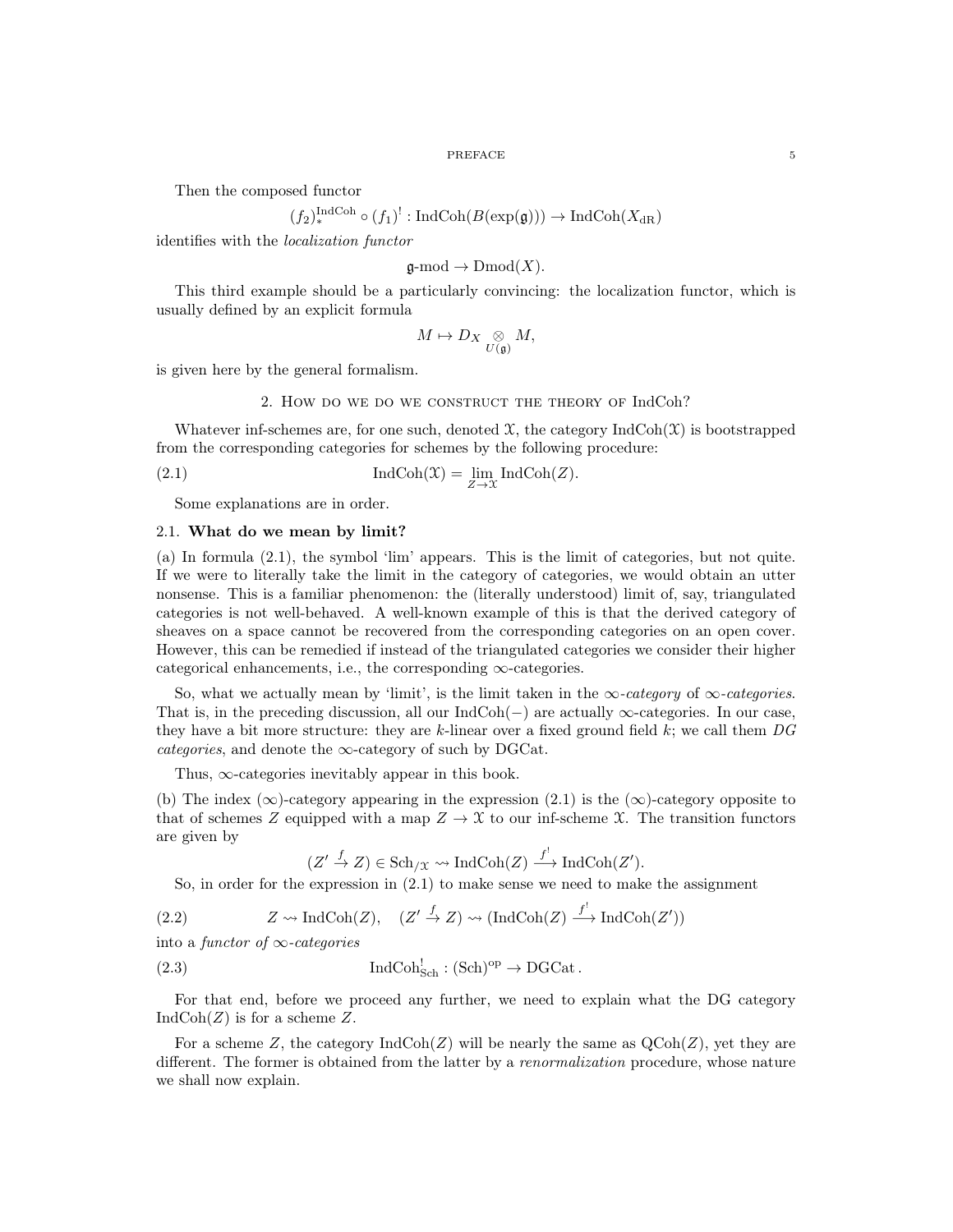2.2. Why renormalize? Keeping in mind the examples of  $\text{Rep}(G)$  and  $\mathfrak{g}\text{-mod}$ , it is natural to expect that the assignment (2.2) (for schemes, and then also for inf-schemes) should have the following properties:

(i) For every scheme  $Z$ , the DG category  $IndCoh(Z)$  should contain infinite direct sums;

(ii) For a map  $Z' \stackrel{f}{\to} Z$ , the functor  $\text{IndCoh}(Z) \stackrel{f'}{\longrightarrow} \text{IndCoh}(Z')$  should preserve infinite direct sums.

This means that the functor (2.3) takes values in the subcategory of DGCat, where we allow as objects only DG categories satisfying  $(i)^4$  and as 1-morphisms only functors that satisfy  $(ii)^5$ .

Let us first try to make this work with the usual QCoh. We refer the reader to [Chapter I.3], where the DG category  $QCoh(\mathcal{X})$  is introduced for an arbitrary *prestack*, and in particular a scheme. However, for a scheme  $Z$ , whatever the DG category  $\mathrm{QCoh}(Z)$  is, its homotopy category (which is a triangulated category) is the usual (unbounded) derived category of quasi-coherent sheaves on Z.

Let us be given a map of schemes  $Z' \stackrel{f}{\rightarrow} Z$ . The construction of the !-pullback functor

$$
f^!: \mathrm{QCoh}(Z) \to \mathrm{QCoh}(Z')
$$

is no simple business, except when f is proper. In the latter case,  $f^!$ , which from now on we will denote by  $f^{!,\text{QCoh}}$ , is defined to be the *right adjoint* of

$$
f_*: \mathrm{QCoh}(Z') \to \mathrm{QCoh}(Z).
$$

The only trouble is that the above functor  $f^{!,\text{QCoh}}$  does not preserve infinite direct sums. The simplest example of a morphism for which this happens is

 $f : \text{Spec}(k) \to \text{Spec}(k[t]/t^2)$ 

(or the embedding of a singular point into any scheme).

The reason for the failure to preserve infinite direct sums is this: the left adjoint of  $f^{!,\text{QCoh}}$ , i.e., f∗, does not preserve compactness. Indeed, f<sup>∗</sup> does not necessarily send perfect complexes on  $Z'$  to perfect complexes on  $Z$ , unless f is of finite Tor-dimension<sup>6</sup>.

So, our attempt with QCoh fails (ii) above.

2.3. Ind-coherent sheaves on a scheme. The nature of the renormalization procedure that produces  $IndCoh(Z)$  out of  $QCoh(Z)$  is to force (ii) from Sect. 2.2 'by hand'.

As we just saw, the problem with  $f^{!,\text{QCoh}}$  was that its left adjoint  $f_*$  did not send the corresponding subcategories of perfect complexes to one another. However,  $f_*$  sends the subcategory

$$
\mathrm{Coh}(Z') \subset \mathrm{QCoh}(Z')
$$

to

$$
Coh(Z) \subset QCoh(Z),
$$

where Coh(−) denotes the subcategory of bounded complexes, whose cohomology sheaves are coherent (as opposed to quasi-coherent).

<sup>4</sup>Such DG categories are called cocomplete.

 ${}^{5}{\rm Such}$  functors are called  $continuous.$ 

<sup>&</sup>lt;sup>6</sup>We remark that a similar phenomenon, where instead of the category QCoh(Spec(k[t]/t<sup>2</sup>)) = k[t]/t<sup>2</sup>-mod we have the category of representations of a finite group, leads to the notion of Tate cohomology: the trivial representation on  $\mathbb Z$  is *not* a compact object in the category of representations.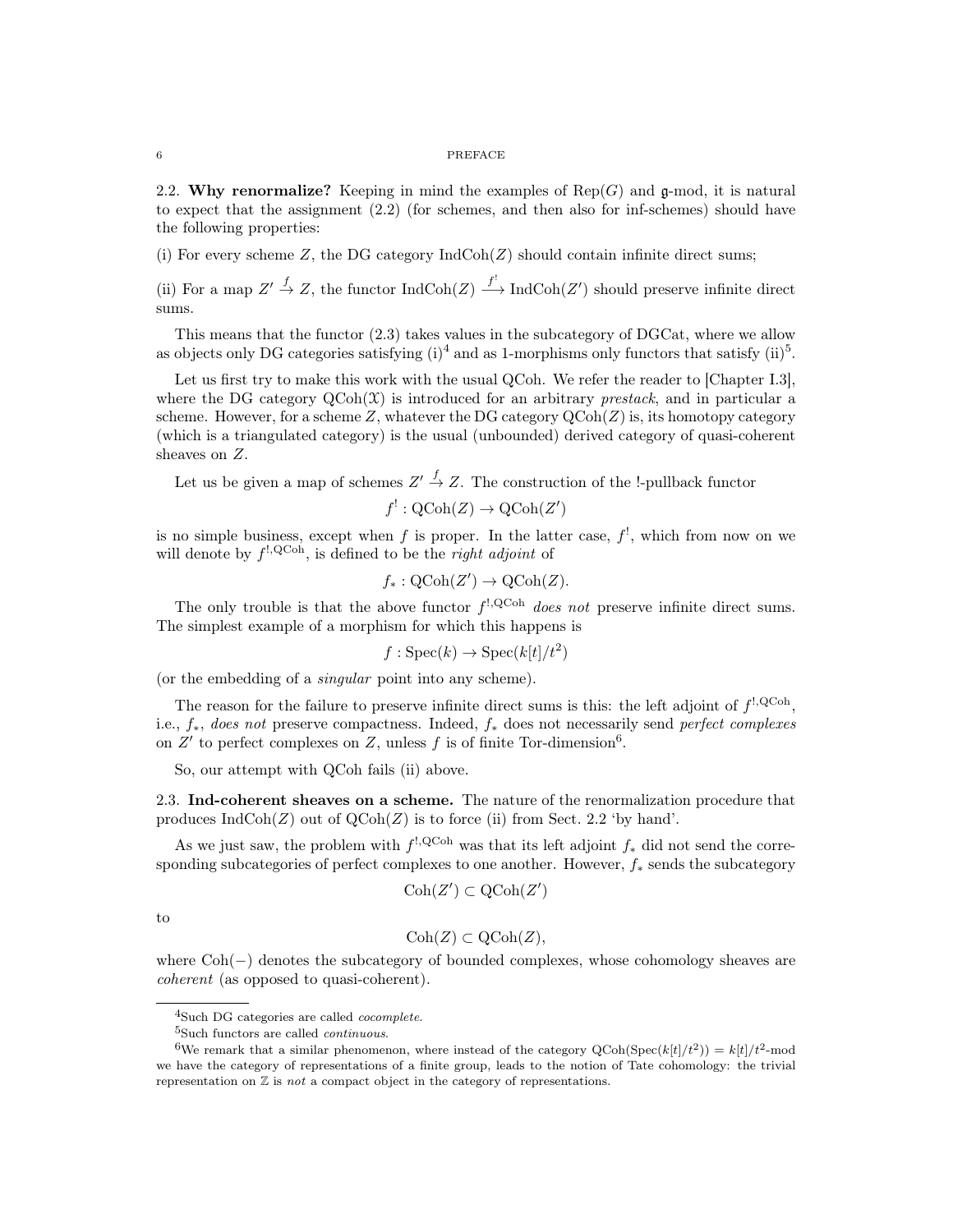The category  $\text{IndCoh}(Z)$  is defined as the *ind-completion* of  $\text{Coh}(Z)$  (see [Chapter I.1, Sect. 7.2] for what this means). The functor  $f_*$  gives rise to a functor  $\text{Coh}(Z') \to \text{Coh}(Z)$ , and ind-extending we obtain a functor

$$
f^{\text{IndCoh}}_{*}: \text{IndCoh}(Z') \to \text{IndCoh}(Z).
$$

Its right adjoint, denoted  $f' : \text{IndCoh}(Z) \to \text{IndCoh}(Z')$  satisfies (ii) from Sect. 2.2.

Are we done? Far from it. First, we need to define the functor

$$
f_*^{\text{IndCoh}} : \text{IndCoh}(Z') \to \text{IndCoh}(Z)
$$

for a morphism  $f$  that is not necessarily proper. This will not be difficult, and will be done by appealing to t-structures, see Sect. 2.4 below.

What is much more serious is to define  $f^!$  for any f. More than that, we need  $f^!$  not just for an individual f, but we need the whole datum of  $(2.2)$  to be a functor of  $\infty$ -categories as in  $(2.3)$ . About a third of the work in this book goes into the construction of the functor  $(2.3)$ ; we will comment on the nature of this work in Sect. 2.5 and then in Sect. 3 below.

2.4. In what sense is IndCoh a 'renormalization' of QCoh? The tautological embedding  $\text{Coh}(Z) \hookrightarrow \text{QCoh}(Z)$  induces, by ind-extension, a functor

$$
\Psi_Z: \mathrm{IndCoh}(Z) \to \mathrm{QCoh}(Z).
$$

The usual t-structure on the DG category  $\text{Coh}(Z)$  induces one on  $\text{IndCoh}(Z)$ . The key feature of the functor  $\Psi_Z$  is that it is t-exact. Moreover, for every fixed n, the resulting functor

$$
IndCoh(Z)^{\geq -n} \to \mathrm{QCoh}(Z)^{\geq -n}
$$

is an *equivalence*<sup>7</sup>. The reason for this is that any coherent complex can be approximated by a perfect one up to something in  $\text{Coh}(Z)^{<-n}$  for any given n.

In other words, the difference between  $\text{IndCoh}(Z)$  and  $\text{QCoh}(Z)$  occurs 'somewhere at  $-\infty$ '. So, this difference can only become tangible in the finer questions of homological algebra (such as convergence of spectral sequences).

However, we do need to address these questions adequately if we want to have a functioning theory, and for the kind of applications we have in mind (see Sect. 1.5 above), this necessitates working with IndCoh rather than QCoh.

As an illustration of how the theory of IndCoh takes something very familiar and unfolds it to something non-trivial, let is comment on the nature of the IndCoh direct image functor.

In the case of schemes, for a morphism  $f: Z' \to Z$ , the functor

$$
f_*^{\text{IndCoh}} : \text{IndCoh}(Z') \to \text{IndCoh}(Z)
$$

does 'little new' as compared to the usual

$$
f_*: \mathrm{QCoh}(Z') \to \mathrm{QCoh}(Z).
$$

Namely,  $f_{*}^{\text{IndCoh}}$  is the unique functor that preserves infinite direct sums and makes the diagram  $\Psi - i$ 

$$
\text{Ind}\text{Coh}(Z')^{\geq -n} \xrightarrow{\Psi_{Z'}} \text{QCoh}(Z')^{\geq -n}
$$
  

$$
f_*^{\text{Ind}\text{Coh}} \downarrow \qquad \qquad \downarrow f_*
$$
  

$$
\text{Ind}\text{Coh}(Z)^{\geq -n} \xrightarrow{\Psi_Z} \text{QCoh}(Z)^{\geq -n}
$$

<sup>&</sup>lt;sup>7</sup>But the functor  $\Psi_Z$  is an equivalence on all of IndCoh(Z) if and only if Z is smooth.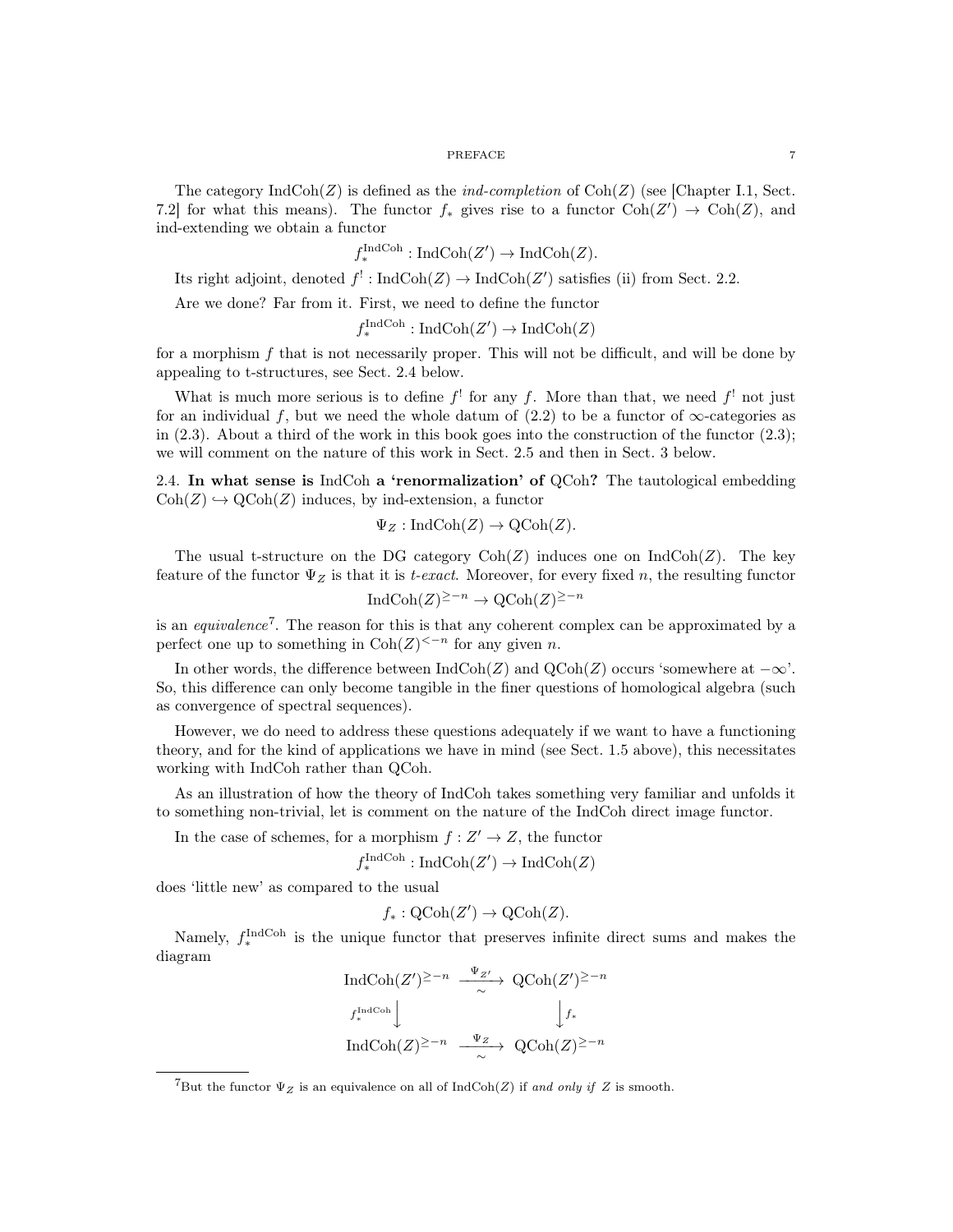commute for every n.

However, as was mentioned already, once we extend the formalism of IndCoh direct image to inf-schemes, we will in particular obtain the de Rham direct image functor. So, it is in the world of inf-schemes that IndCoh shows its full strength.

2.5. Construction of the !-pullback functor. As has been mentioned already, a major component of work in this book is the construction of the functor

$$
\operatorname{IndCoh}^!_{\operatorname{Sch}}: (\operatorname{Sch})^{\operatorname{op}} \to \operatorname{DGCat}
$$

of (2.3).

We already know what  $IndCoh(Z)$  for an individual scheme. We now need to extend it to morphisms.

For a morphism  $f: Z' \to Z$ , we can factor it as

$$
(2.4) \t\t Z' \stackrel{f_1}{\to} \overline{Z}' \stackrel{f_2}{\to} Z,
$$

where  $f_1$  is an open embedding and  $f_2$  is proper. We then define

 $f^!: \text{IndCoh}(Z) \to \text{IndCoh}(Z')$ 

 $f_1^! \circ f_2^!$ 

to be

where

- (i)  $f_2^!$  is the *right adjoint* of  $(f_2)_*^{\text{IndCoh}}$ ;
- (ii)  $f_1^!$  is the *left adjoint* of  $(f_1)_*^{\text{IndCoh}}$ .

Of course, in order to have  $f^!$  as a well-defined functor, we need to show that its definition is independent of the factorization of  $f$  as in  $(2.4)$ . Then we will have to show that the definition is compatible with compositions of morphisms. But this is only the tip of the iceberg.

Since we want to have a functor between  $\infty$ -categories, we need to supply the assignment

 $f \rightsquigarrow f'$ 

with a *homotopy-coherent* system of compatibilities for  $n$ -fold compositions of morphisms, a task which appears unfeasible to do 'by hand'.

What we do instead is we prove an existence and uniqueness theorem... but not for  $(2.3)$ , but for a more ambitious piece of structure. We refer the reader to [Chapter II.2, Proposition 2.1.4] for the precise formulation. Here we will only say that, in addition to (2.3), this piece of structure contains the datum of a functor

(2.5) IndCoh : Sch → DGCat,

$$
Z \rightsquigarrow \text{IndCoh}(Z), \quad (Z' \stackrel{f}{\rightarrow} Z) \rightsquigarrow (\text{IndCoh}(Z') \stackrel{f^{\text{IndCoh}}_{*}}{\longrightarrow} \text{IndCoh}(Z)),
$$

as well as compatibility between (2.3) and (2.5).

The latter means that whenever we have a Cartesian square

$$
Z_1' \xrightarrow{g'} Z'
$$
  
(2.6)  
 $f_1 \downarrow \qquad \qquad f f$   
 $Z_1 \xrightarrow{g} Z$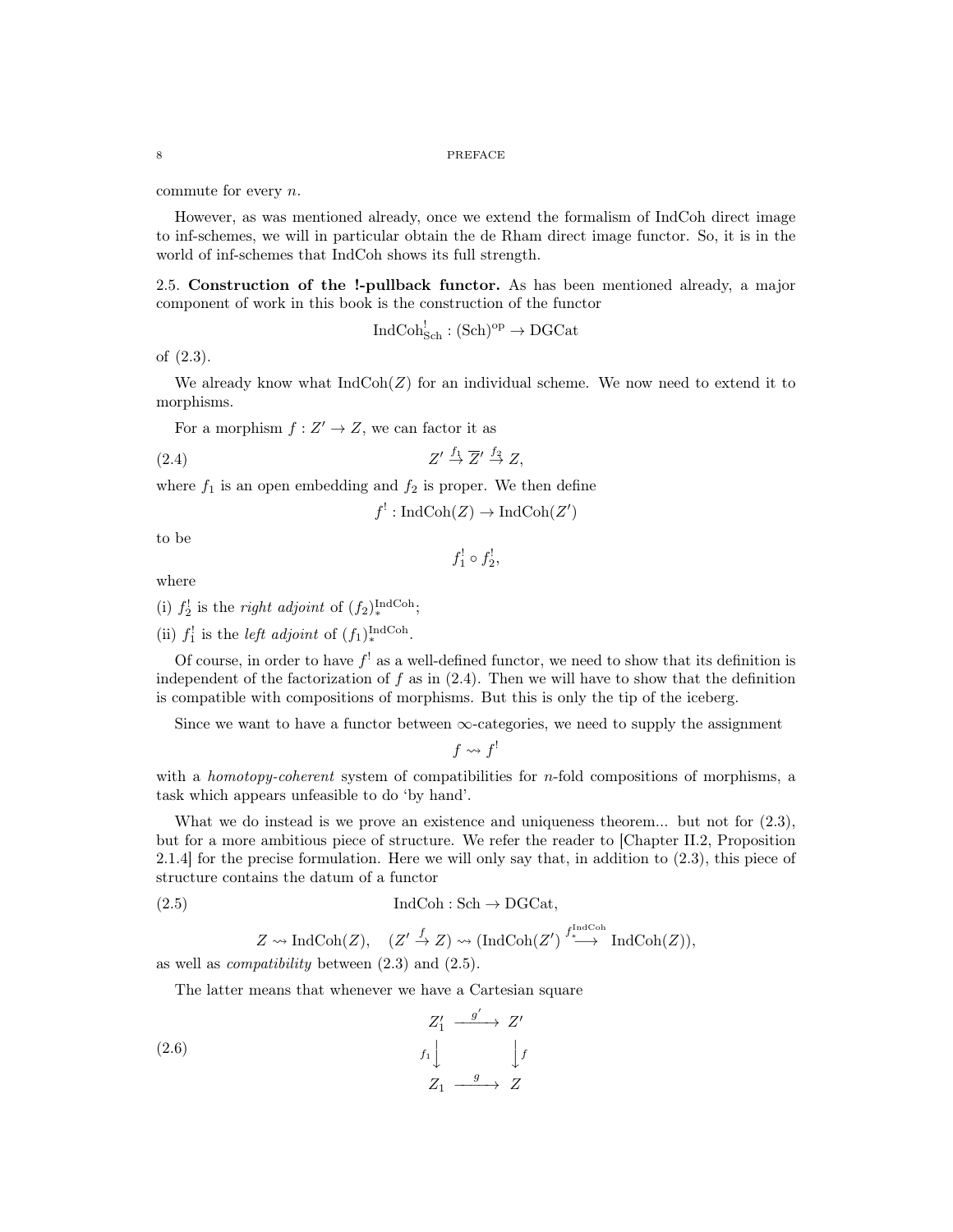there is a canonical isomorphism of functors, called base change:

(2.7) 
$$
(f_1)_*^{\text{IndCoh}} \circ (g')^! \simeq g^! \circ f_*^{\text{IndCoh}}.
$$

2.6. Enter DAG. The appearance of the Cartesian square (2.6) heralds another piece of 'bad news'. Namely,  $Z'_1$  must be the fiber product

$$
Z_1 \underset{Z}{\times} Z'.
$$

But what category should we take this fiber product in? If we look at the example

$$
\begin{array}{ccc}\npt \rightarrow & pt & \longrightarrow & pt \\
\downarrow & & \downarrow & \\
pt & \longrightarrow & \mathbb{A}^1,\n\end{array}
$$

(here pt = Spec(k),  $\mathbb{A}^1$  = Spec(k[t])), we will see that the fiber product pt  $\times$  pt cannot be taken to be the point-scheme, i.e., it cannot be the fiber product in the category of usual (=classical) schemes. Rather, we need to take

$$
\mathrm{pt} \underset{\mathbb{A}^1}{\times} \mathrm{pt} = \mathrm{Spec}(k \underset{k[t]}{\otimes} k),
$$

where the tensor product is understood in the *derived* sense, i.e.,

$$
k \underset{k[t]}{\otimes} k = k[\epsilon], \quad \deg(\epsilon) = -1.
$$

This is to say in building the theory of IndCoh, we cannot stay with classical schemes, but rather enlarge our world to that of *derived algebraic geometry*.

So, unless the reader has already guessed this, in all the previous discussion, the word 'scheme' had to be understood as 'derived scheme'<sup>8</sup> (although in the main body of the book we say just 'scheme', because everything is derived).

However, this is not really 'bad news'. Since we are already forced to work with  $\infty$ -categories, passing from classical algebraic geometry to DAG does not add a new level of complexity. But it does add a lot of new techniques, for example in anything that has to do with deformation theory (see [Chapter III.1]).

Moreover, many objects that appear in geometric representation theory naturally belong to DAG (e.g., Springer fibers, moduli of local systems on a curve, moduli of vector bundles on a surface). That is, these objects are *not* classical, i.e., we cannot ignore their derived structure if we want to study their scheme-theoretic (as opposed to topological) properties. So, we would have wanted to do DAG in any case.

Here are two particular examples:

(I) Consider the category of D-modules (resp., perverse) sheaves on the double quotient

 $I\backslash G((t)))/I$ ,

where G is a connected reductive group,  $G((t))$  is the corresponding loop group (considered as an ind-scheme) and  $I \subset G(\mathfrak{t})$  is the Iwahori subgroup. Then Bezrukavnikov's theory (see [Bez]) identifies this category with the category of ad-equivariant ind-coherent (resp., coherent)

 $8$ Technically, for whatever has to do with IndCoh, we need to add the adjective 'laft'='locally almost of finite type', see [Chapter I.2, Sect. 3.5] for what this means.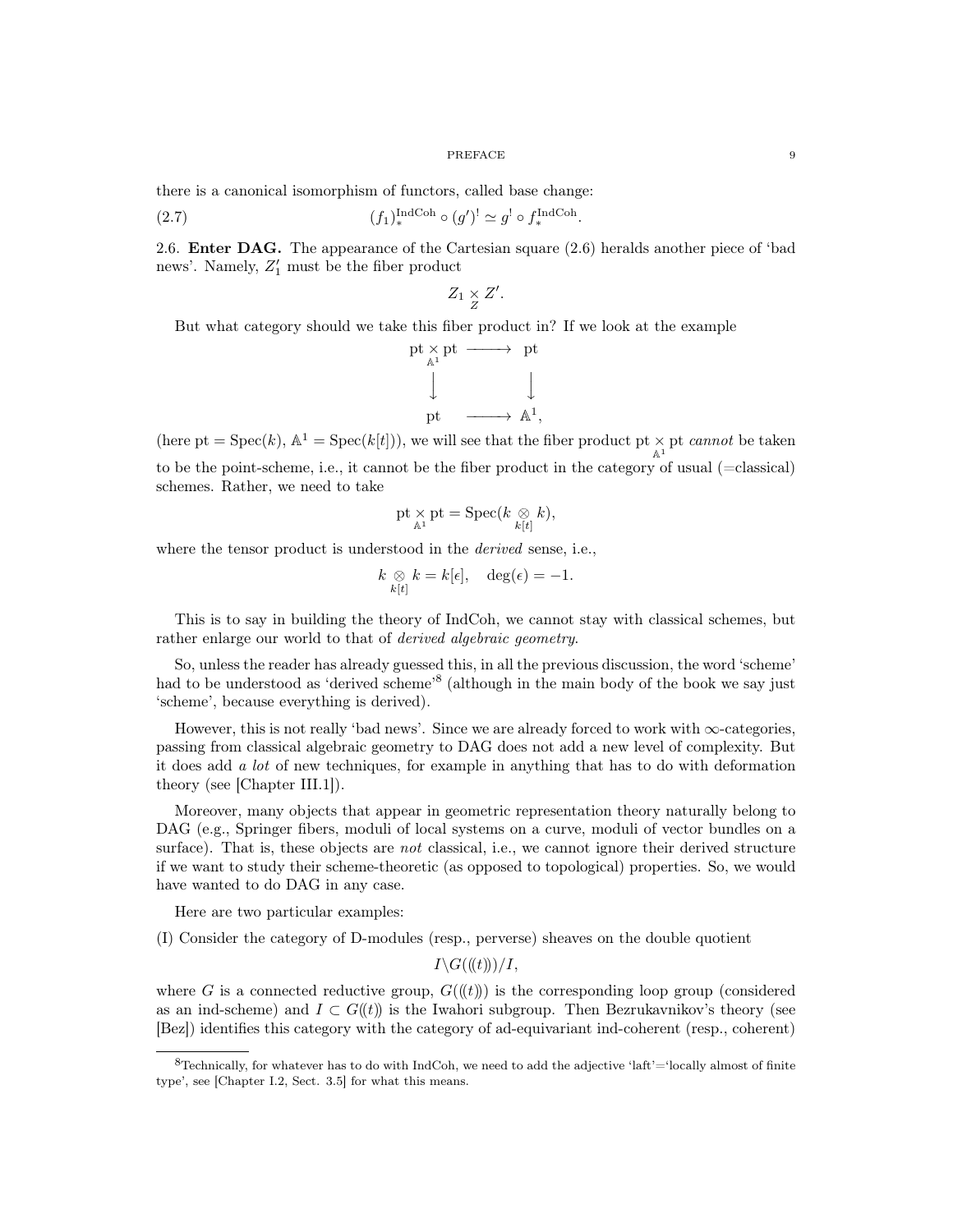sheaves on the Steinberg scheme (for the Langlands dual group). But what do we mean by the Steinberg scheme? By definition, this is the fiber product

$$
\mathcal{N} \times \mathcal{N},
$$
  $\mathcal{N} \times \mathcal{N},$ 

where  $\tilde{N}$  is the Springer resolution of the nilpotent cone. However, in order for this equivalence to hold, the fiber product in (2.8) needs be understood in the derived sense.

(II) Let X be a smooth and complete curve. Let  $Pic(X)$  be the *Picard stack* of X, i.e., the stack parameterizing line bundles on X. Let  $\text{LocSys}(X)$  be the stack parameterizing 1-dimensional local systems on X. The Fourier-Mukaï-Laumon transform defines an equivalence

 $\mathrm{Dmod}(\mathrm{Pic}(X)) \simeq \mathrm{QCoh}(\mathrm{LocSys}(X)).$ 

However, in order for this equivalence to hold, we need to understand  $\text{LocSys}(X)$  as a *derived* stack.

2.7. Back to inf-schemes. The above was a long detour into the constructions of the theory of IndCoh on schemes. If now  $\mathfrak X$  is an inf-scheme, the category IndCoh( $\mathfrak X$ ) is defined by the formula  $(2.1)$ .

Thus, informally, an object  $\mathcal{F} \in \text{IndCoh}(\mathcal{X})$  is a family of assignments

$$
(Z \stackrel{x}{\to} \mathfrak{X}) \rightsquigarrow \mathfrak{F}_{Z,x} \in \mathrm{IndCoh}(Z)
$$

(here  $Z$  is a scheme) plus

$$
(Z' \stackrel{f}{\to} Z) \in Sch_{/\mathfrak{X}} \leadsto f^{!}(\mathfrak{F}_{Z,x}) \simeq \mathfrak{F}_{Z',x'},
$$

along with a homotopy-coherent compatibility data for compositions of morphisms.

For a map  $g: \mathcal{X}' \to \mathcal{X}$ , the functor

$$
g^!: \operatorname{IndCoh}(\mathfrak{X}) \to \operatorname{IndCoh}(\mathfrak{X}')
$$

is essentially built into the construction. Recall, however, that our goal is to also have the functor

$$
g^{\text{IndCoh}}_{*}: \text{IndCoh}(\mathfrak{X}') \to \text{IndCoh}(\mathfrak{X}).
$$

The construction of the latter requires some work (which occupies most of Chapter III.3). What we show is that there exists a unique system of such functors so that for every commutative (but not necessarily Cartesian) diagram

$$
Z' \xrightarrow{i'} \mathcal{X}'
$$
  

$$
f \downarrow \qquad \qquad \downarrow g
$$
  

$$
Z \xrightarrow{i} \mathcal{X}
$$

with  $Z, Z'$  being schemes and the morphisms  $i, i'$  proper, we have an isomorphism

$$
g_*^{\text{IndCoh}} \circ (i')_*^{\text{IndCoh}} \simeq i_*^{\text{IndCoh}} \circ f^{\text{IndCoh}},
$$

where  $i_{*}^{\text{IndCoh}}$  (resp.,  $(i')_{*}^{\text{IndCoh}}$ ) is the left adjoint of  $i'$  (resp.,  $(i')$ <sup>!</sup>).

Amazingly enough, this procedure contains the de Rham push-forward functor as a particular case.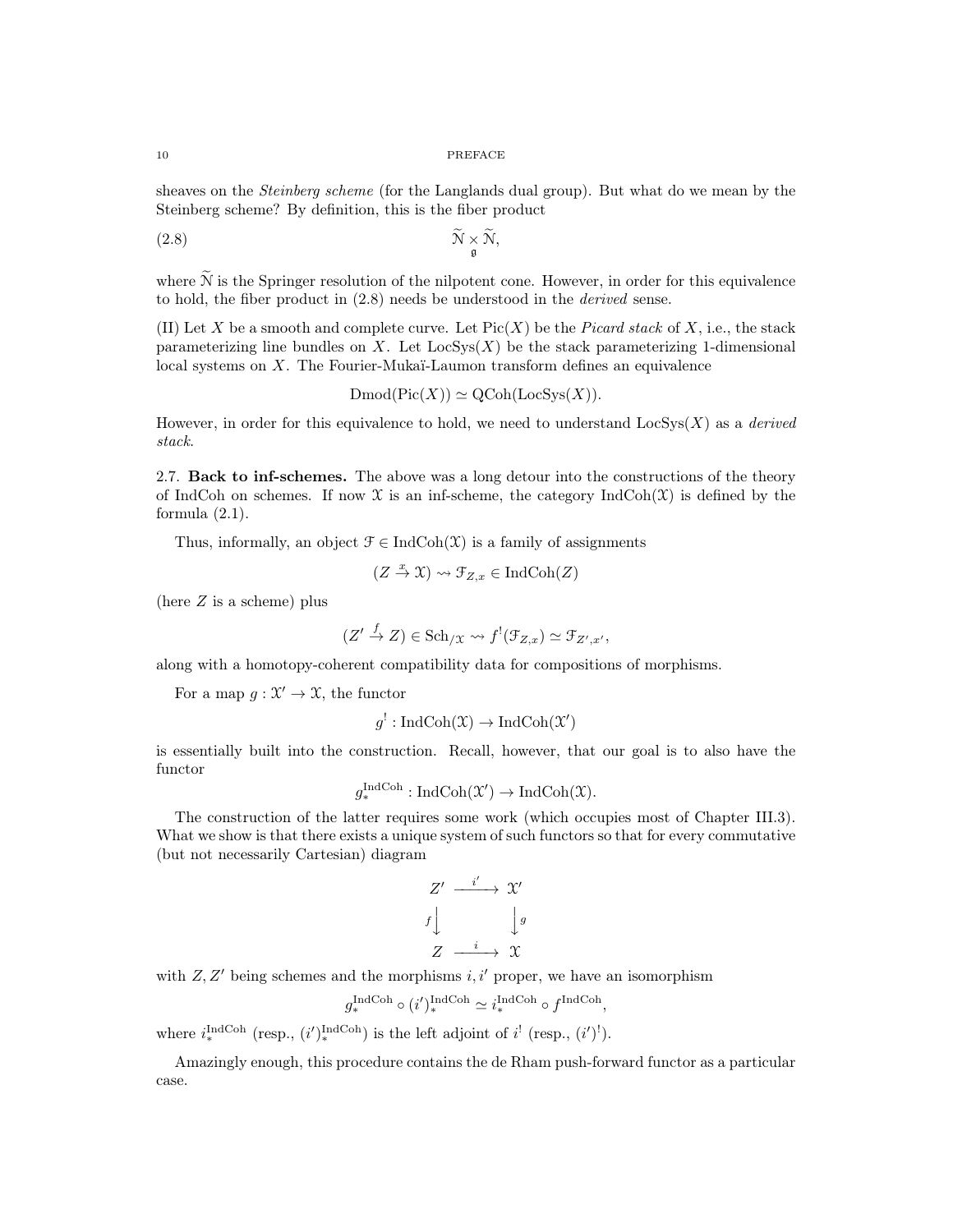### 3. What is actually done in this book?

This book consists of five Parts (I-V) and an Appendix (Part A). Each part consists of several Chapters. These Chapters are designed so that they can be read independently from one another (in a sense, each Chapter is structured like a separate paper with its own introduction that explains what this particular chapter does).

Below we will describe the contents of the different Parts and Chapters from several different perspectives: (a) goals and role in the overall project; (b) nature of work; (c) practical implications; (d) logical dependence.

## 3.1. The contents of the different parts.

Part I is called 'preliminaries', and it is really preliminaries.

Part II builds the theory of IndCoh on schemes.

Part III defines the notion of inf-scheme and extends the formalism of IndCoh from schemes to inf-schemes, and in that it achieves one of the two main goals of this book.

Part IV consists of applications of the theory of IndCoh: we talk about formal moduli problems, Lie theory and infinitesimal differential geometry, i.e., exactly the things one needs for geometric representation theory. Making these constructions available is the second of our main goals.

Part V develops the formalism of *categories of correspondences*; it is used as a 'black box' in the key constructions in Parts II and III: this is our tool of bootstrapping the theory of IndCoh out of a much smaller amount of data.

Part A is sketch of the theory of  $(\infty, 2)$ -categories, which, in turn, is crucially used in Part V.

3.2. Which chapters should a practically minded reader be interested in? Not all the Chapters in this book make an enticing read; some are downright technical and tedious. Here is, however, a description of the 'cool' things that some of the Chapters do:

None of the material in Part I alters the pre-existing state of knowledge.

Chapters II.1 and II.2 should not be a difficult read. They construct the theory of IndCoh on schemes (the hard technical work is delegated to Chapter V.1). The reader cannot avoid reading these chapters if he/she is interested in the applications of IndCoh: one has to have an idea of what IndCoh is in order to use it.

Chapters II.3 is routine. The only really useful thing from it is the functor

$$
\Upsilon_Z : \mathrm{QCoh}(Z) \to \mathrm{IndCoh}(Z),
$$

given by tensoring an object of  $\mathrm{QCoh}(Z)$  with the dualizing complex  $\omega_Z \in \mathrm{IndCoh}(Z)$ . Extract this piece of information from Sects. 3.2-3.3 and move on.

Chapter III.1 is background on deformation theory. The reason it is included in the book is that the notion of inf-scheme is based on deformation theory. However, the reader may find the material in Sects. 1-7 of this Chapter useful without any connection to the contents of the rest of the book.

Chapter III.2 introduces inf-schemes. It is quite technical. So, the practically minded reader should just understand the definition (Sect. 3.1) and move on.

Chapter III.3 bootstraps the theory of IndCoh from schemes to inf-schemes. It is not too technical, and should be read (for the same reason as Chapters II.1 and II.2). The hard technical work is delegated to Chapter V.2.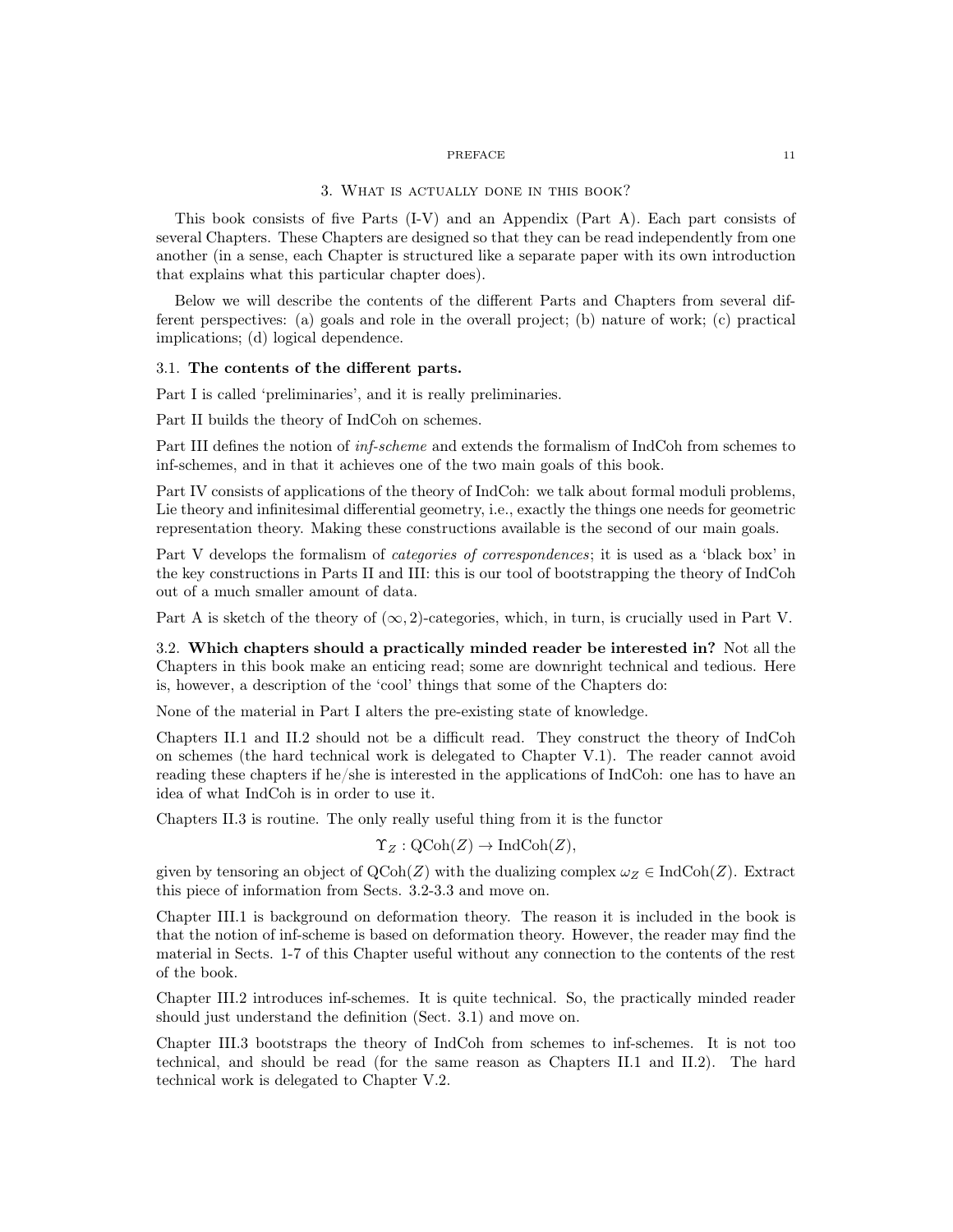Chapter III.4 explains how the theory of crystals/D-modules follows from the theory of IndCoh on inf-schemes. Nothing in this Chapter is very exciting, but it should not be a difficult read either.

Chapter IV.1 talks about formal moduli problems. It proves a pretty strong result, namely, the equivalence of categories between formal groupoids acting on a given prestack  $\mathcal X$  (assumed to admit deformation theory) and formal moduli problems under X.

Chapter IV.2 is a digression on the general notion of Lie algebra and Koszul duality in a symmetric monoidal DG category. It gives a nice interpretation of the universal enveloping algebra of a Lie algebra of g as the homological Chevalley complex of the Lie algebra obtained by looping g. The reader may find this Chapter useful and independently interesting.

Chapter IV.3 develops Lie theory in the context of inf-schemes. Namely, it establishes an equivalence of categories between group inf-schemes (over a given base  $\mathfrak{X}$ ) and Lie algebras in  $IndCoh(\mathfrak{X})$ . One can regard this result as one of the applications of the theory developed hereto.

Chapters IV.4 and IV.5 use the theory developed in the preceding Chapters for 'differential calculus' in the context of DAG. We discuss Lie algebroids and their universal envelopes, the procedure of deformation to the normal cone, etc. For example, the notion of n-th infinitesimal neighborhood developed in Chapter IV.5 gives rise to the Hodge filtration.

Chapter V.1 introduces the formalism of correspondences. The idea of the category of correspondences is definitely something worth knowing. We recommend the reader to read Sect. 1 in its entirety, then understand the universal property stated in Sect. 3, and finally get an idea about the two extension theorems, proved in Sects. 4 and 5, respectively. These extension theorems are the mechanism by means of which we construct IndCoh as a functor out of the category of correspondences in Chapter II.2.

Chapter V.2 proves a rather technical extension theorem, stated in Sect. 1; we do not believe that the reader will gain much by studying its proof. This theorem is key to the extension of IndCoh from schemes to inf-schemes in Chapter III.3.

Chapter V.3 is routine, except for one observation, contained in Sects. 2.2-2.3: the natural involution on the category of correspondences encodes duality. In fact, this is how we construct the Serre duality on  $\text{IndCoh}(Z)$  and Verdier duality on  $\text{Dmod}(Z)$  where Z is a scheme (or inf-scheme), see [Chapter II.2, Sect. 4.2], [Chapter III.3, Sect. 6.2], and [Chapter III.4, Sect. 2.2], respectively.

Chapter A.1 introduces the notion of  $(\infty, 2)$ -category and some basic constructions in the theory of  $(\infty, 2)$ -categories. This Chapter is not very technical (mainly because it omits most proofs) and might be of independent interest.

Chapter A.2 does a few more technical things in the theory of  $(\infty, 2)$ -categories. It introduces the  $(\infty, 2)$ -category of  $(\infty, 2)$ -categories, denoted 2-Cat. We then discuss the straightening/unstraightening procedure in the  $(\infty, 2)$ -categorical context and the  $(\infty, 2)$ -categorical Yoneda. The statements of the results from this Chapter may be of independent interest.

Chapter A.3 discusses the notion of adjunction in the context of  $(\infty, 2)$ -categories. The main theorem in this Chapter explicitly constructs the *universal adjointable functor* (and its variants), and we do believe that this is of interest beyond the particular goals of this book.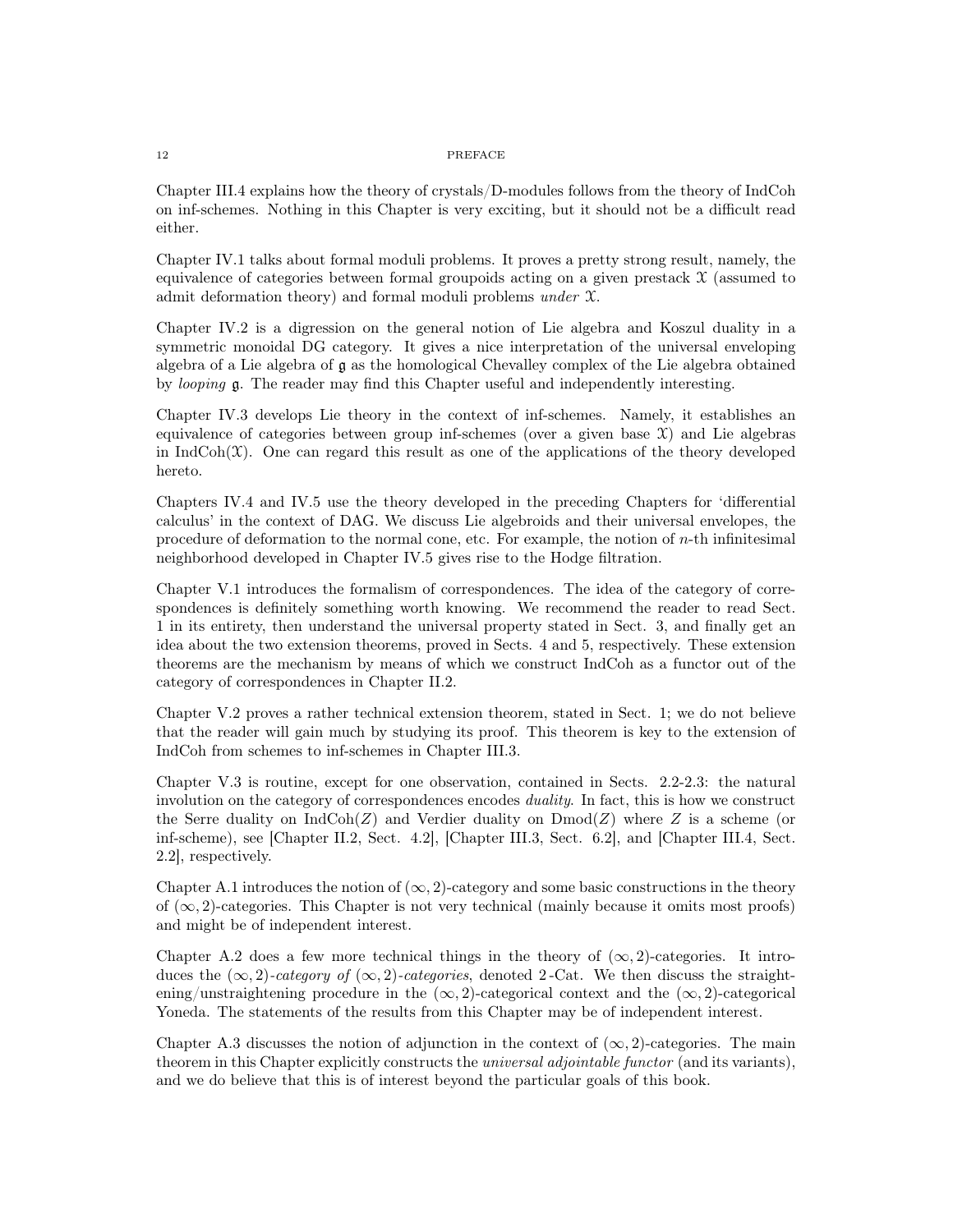3.3. The nature of the technical work. The substance of mathematical thought in this book can be roughly split into three modes of cerebral activity: (a) making constructions; (b) overcoming difficulties of homotopy-theoretic nature; (c) dealing with issues of convergence.

Mode (a) is hard to categorize or describe in general terms. This is what one calls 'the fun part'.

Mode (b) is something much better defined: there are certain constructions that are obvious or easy for ordinary categories (e.g., define categories or functors by an explicit procedure), but require some ingenuity in the setting of higher categories. For many readers that would be the least fun part: after all it is clear that the thing should work, the only question is how to make it work without spending another 100 pages.

Mode (c) can be characterized as follows. In low-tech terms it consists of showing that certain spectral sequences converge. In a language better adapted for our needs, it consists of proving that in some given situation we can swap a limit and a colimit (the very idea of IndCoh was born from this mode of thinking). One can say that mode (c) is a sort of analysis within algebra. Some people find it fun.

Here is where the different Chapters stand from the point of view of the above classification:

Chapter I.1 is (b) and a little of (c).

Chapter I.2 is (a) and a little of (c).

Chapter I.3 is (c).

Chapter II.1 is (a) and (c).

Chapter II.2 is (a).

Chapter II.3 is (b).

Chapter III.1 is (a) and a little of (c).

Chapter III.2 is (a) and a little of (c).

Chapter III.3 is (a).

Chapter III.4 is (a).

Chapter IV.1 is (a).

Chapter IV.2 is (c) and a little of (b).

Chapter IV.3 is (c) and a little of (a).

Chapters IV.4 and IV.5 are (a).

Chapters V.1-V.3 are (b).

Chapters A.1-A.3 are (b).

3.4. Logical dependence of chapters. This book is structured so that the most straightforward way to read is the linear one. However, below is a scheme of the logical dependence of chapters, where we allow a 5% *skip margin* (by which we mean that the reader skips certain things<sup>9</sup> and comes back to them when needed).

<sup>9</sup>These are things that can be taken on faith without compromising the overall understanding of the material.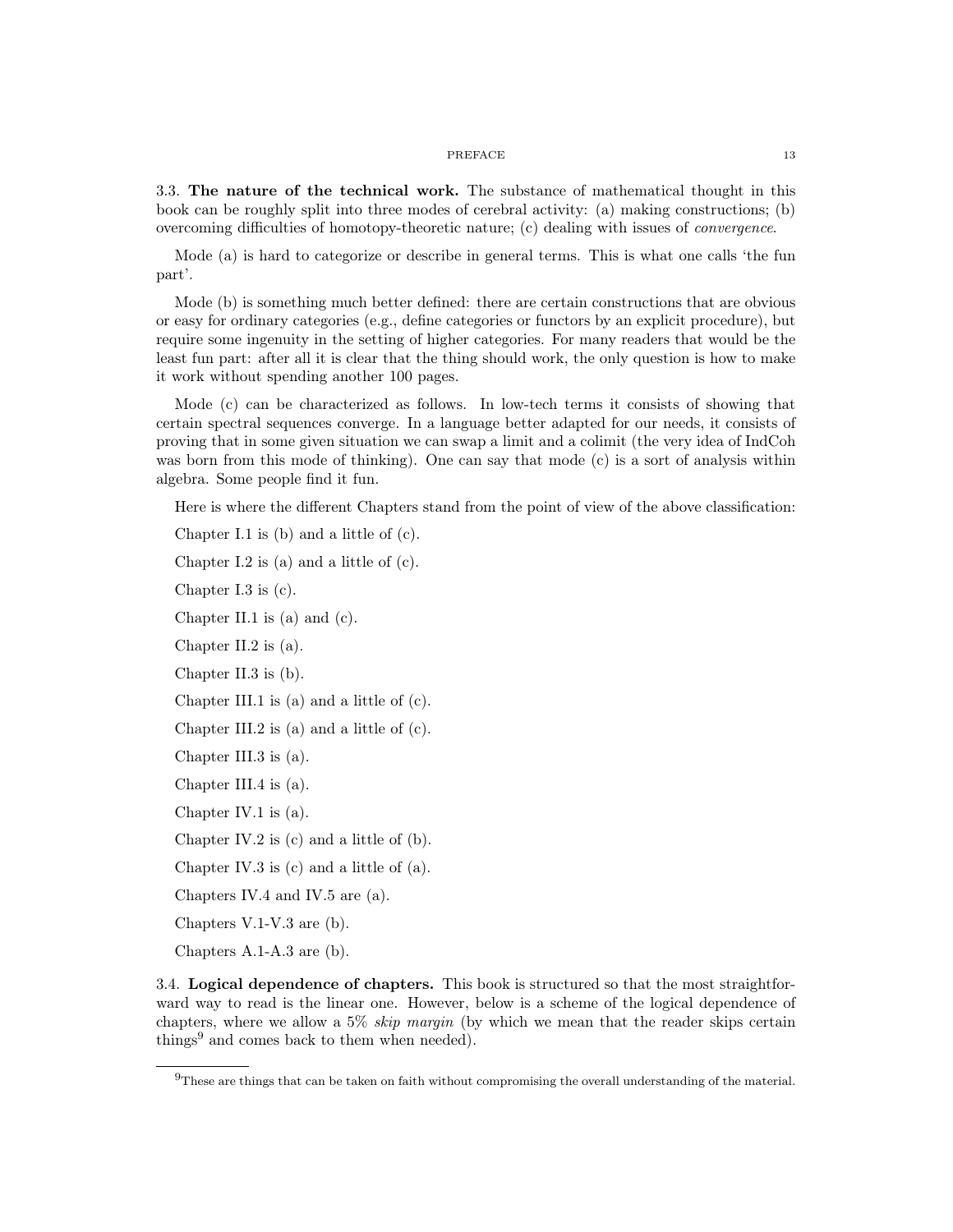3.4.1. Chapter I.1 reviews ∞-categories and higher algebra. Read it only if you have zero prior knowledge of these subjects. In the latter case, here is what you will need in order to access the constructions in the main body of the book:

Read Sects. 1-2 to get an idea of how to operate with  $\infty$ -categories (this is a basis for everything else in the book).

Read Sects. 5-7 for a summary of *stable*  $\infty$ -categories: this is what our  $QCoh(-)$  and IndCoh(−) are; forget on the first pass about the additional structure of k-linear DG category (the latter is discussed in Sect. 10).

Read Sects. 3-4 for a summary of monoidal structures and duality in the context of higher category theory. You will need it for this discussion of Serre duality and for Chapter II.3.

Sects. 8-9 are about algebra in (symmetric) monoidal stable  $\infty$ -categories. You will need it for Part IV of the book.

Chapter I.2 introduces DAG proper. If you have not seen any of it before, read Sect. 1 for the (shockingly general, yet useful) notion of prestack. Whatever type of geometric objects we will encounter in this book (e.g., (derived) schemes, Artin stacks, inf-schemes, etc.) it will be a full subcategory in the  $\infty$ -category of prestacks. Proceed to Sect. 3.1 for the definition of derived schemes. Skip all the rest.

Chapter I.3 introduces QCoh on prestacks. Even though the main focus of this book is the theory of ind-coherent sheaves, the latter theory takes a significant input and interacts with that of quasi-coherent sheaves. If you have not seen this before, read Sect. 1 and then Sects. 3.1-3.2.

3.4.2. In Chapter II.1 we develop the elementary aspects of the theory of IndCoh on schemes: we define the DG category  $\text{IndCoh}(Z)$  for an individual scheme Z, construct the IndCoh direct image functor, and also the !-pullback functor for proper morphisms. This Chapter uses the material from Part I mentioned above. You will need the material from this chapter in order to proceed with the reading of the book.

Chapter II.2 builds on Chapter II.1, and accomplishes (modulo the material delegated to Chapter V.1) one of the main goals of this book. We construct IndCoh as a functor out of the category of correspondences. In particular, we construct the functor (2.3). The material from this Chapter is also needed for the rest of the book.

In Chapter II.3 we study the interaction between IndCoh and QCoh. For an individual scheme Z we have an action of  $\text{QCoh}(Z)$  (viewed as a monoidal category) on IndCoh(Z). We study how this action interacts with the formalism of correspondences from Chapter II.2, and in particular with the operation of !-pullback. The material in this Chapter uses the formalism of monoidal categories and modules over them from Chapter I.1, as well as the material from Chapter II.2. Skipping Chapter II.3 will not impede your understanding of the rest of the book, so it might be a good idea to do so on the first pass.

3.4.3. Chapter III.1 introduces deformation theory. It is needed for the definition of inf-schemes and, therefore, for proofs of any results about inf-schemes (that is, for Chapter III.2). We will also need it for the discussion of formal moduli problems in Chapter IV.1. The prerequisites for Chapter III.1 are Chapters I.2 and I.3, so it is (almost)<sup>10</sup> independent of the material from Part II.

 $10$ Whenever we want to talk about *tangent* (as opposed to *cotangent*) spaces, we have to use IndCoh rather than QCoh, and these parts in Chapter III.1 use the material from Chapter II.2.